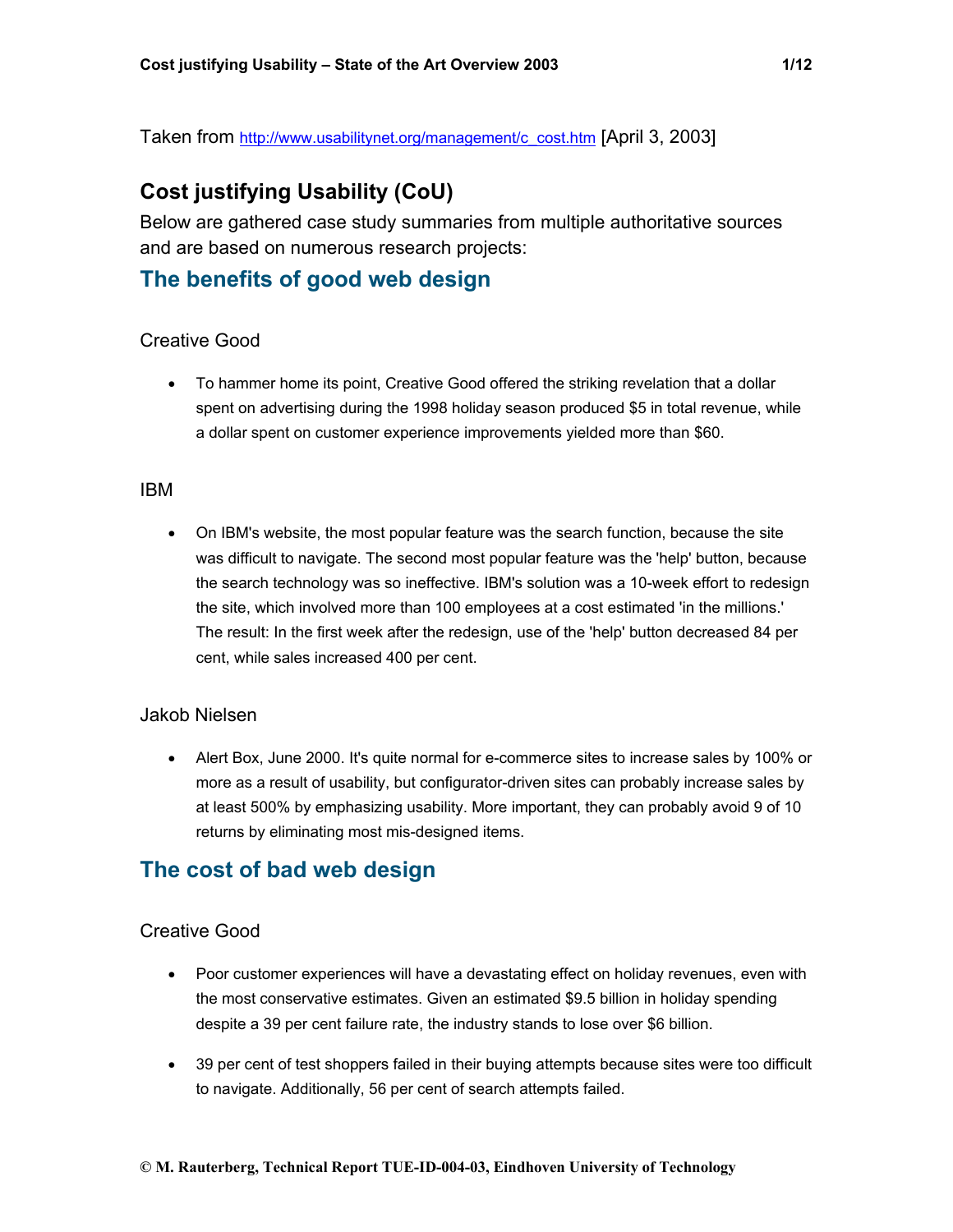## Cyber Dialogue

- The absolute number of online bankers grew 100,000 to a total of 6.3 million in the past 12 months, but 3.1 million U.S. adults have discontinued their use of online banking according to Cybercitizen Finance from Cyber Dialogue. The study also found that only 35 per cent of online bankers that discontinued their service were inclined to try it again.
- "Although Cybercitizens begin banking online to save time, more than 50 per cent have discontinued use because they find the service too complicated or were dissatisfied with the level of customer service," said Michael Weiksner, Manager of Finance Strategies at Cyber Dialogue.

### Forrester Research

- Of 20 major sites audited, 51 per cent were compliant with simple web usability principles such as "is the site organized by user goals?" and "does a search list retrievals in order of relevance?" (in other words, the average site violated half of these simple design principles).
- Most sites will waste between \$1.5M and \$2.1M on redesigns next year (1999). Why? Designers are engaged in an endless cycle of overhauls that don't fix their problems. Their goals of achieving fast performance and consistent look and feel are directionally correct but miss out on at least 20 other more specific usability objectives. And since ease of use is not measured, flaws go undetected.

### Jared Spool

• In a study of 15 large commercial sites users could only find information 42 per cent of the time even though they were taken to the correct home page before they were given the test tasks.

### JS Online

• While internet sales continue to soar, recent surveys indicate that between 27-66% of user abandoned their shopping carts.

### Jupiter research

• Loss of approximately 50 per cent of the potential sales from the site as people can't find stuff.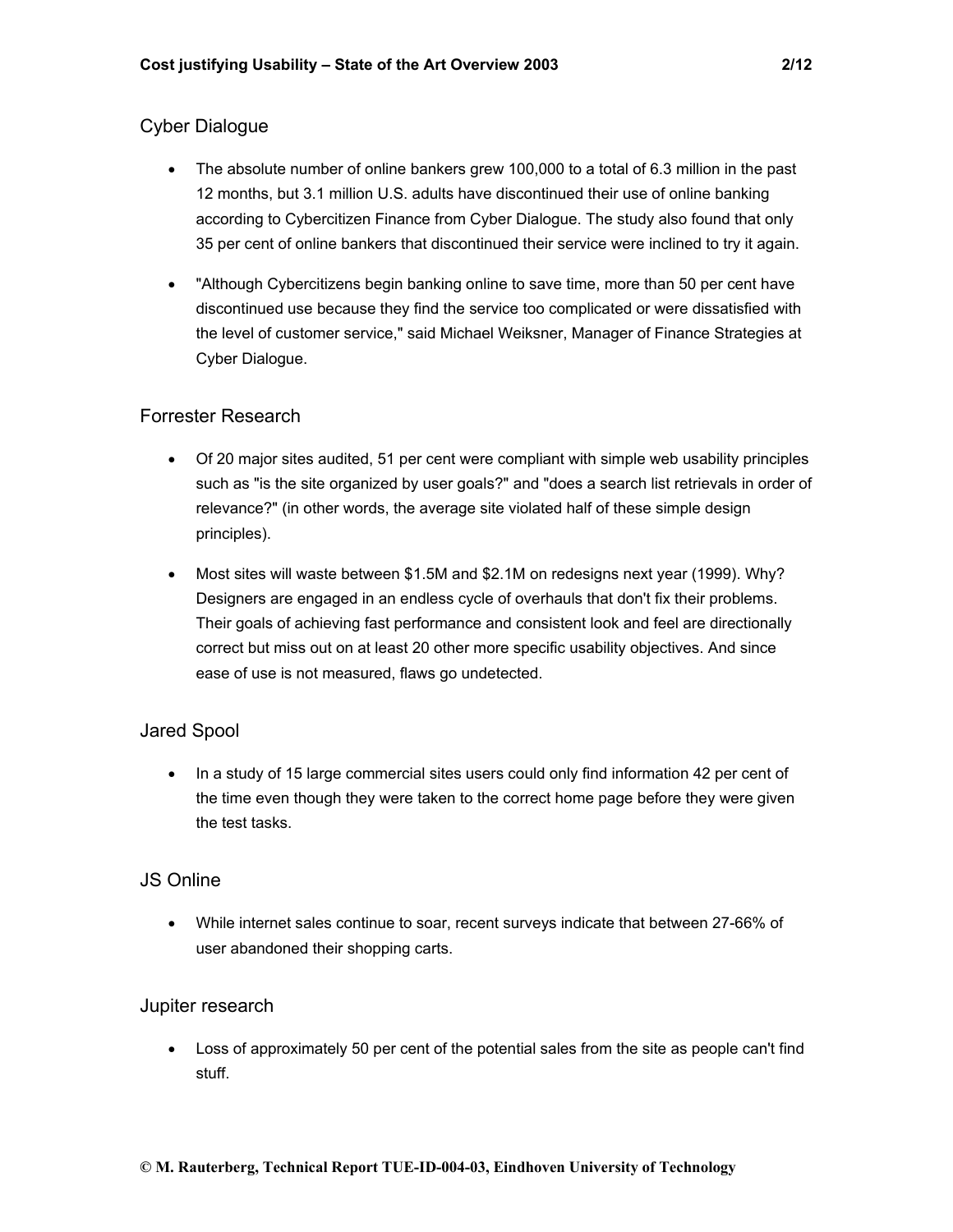• Losing repeat visits from 40 per cent of the users who do not return to a site when their first visit resulted in a negative experience.

### Zona Research

- 62 per cent of web shoppers gave up looking for the item they wanted to buy online (and 20 per cent had given up more than three times during a two-month period).
- Even the most loyal internet users are having a hard time shopping online, with 28 per cent of the 239 internet savvy users reporting difficulties in finding products and services. (and 20 per cent had given up at least three different times while shopping on the web, with 39 per cent reporting they have decided either not to buy online or to do their shopping elsewhere - with catalogues and bricks and mortar stores the big winners

We welcome feedback at [info@usabilitynet.org](mailto:info@usabilitynet.org) ©UsabilityNet 2003. Reproduction permitted provided the source is acknowledged.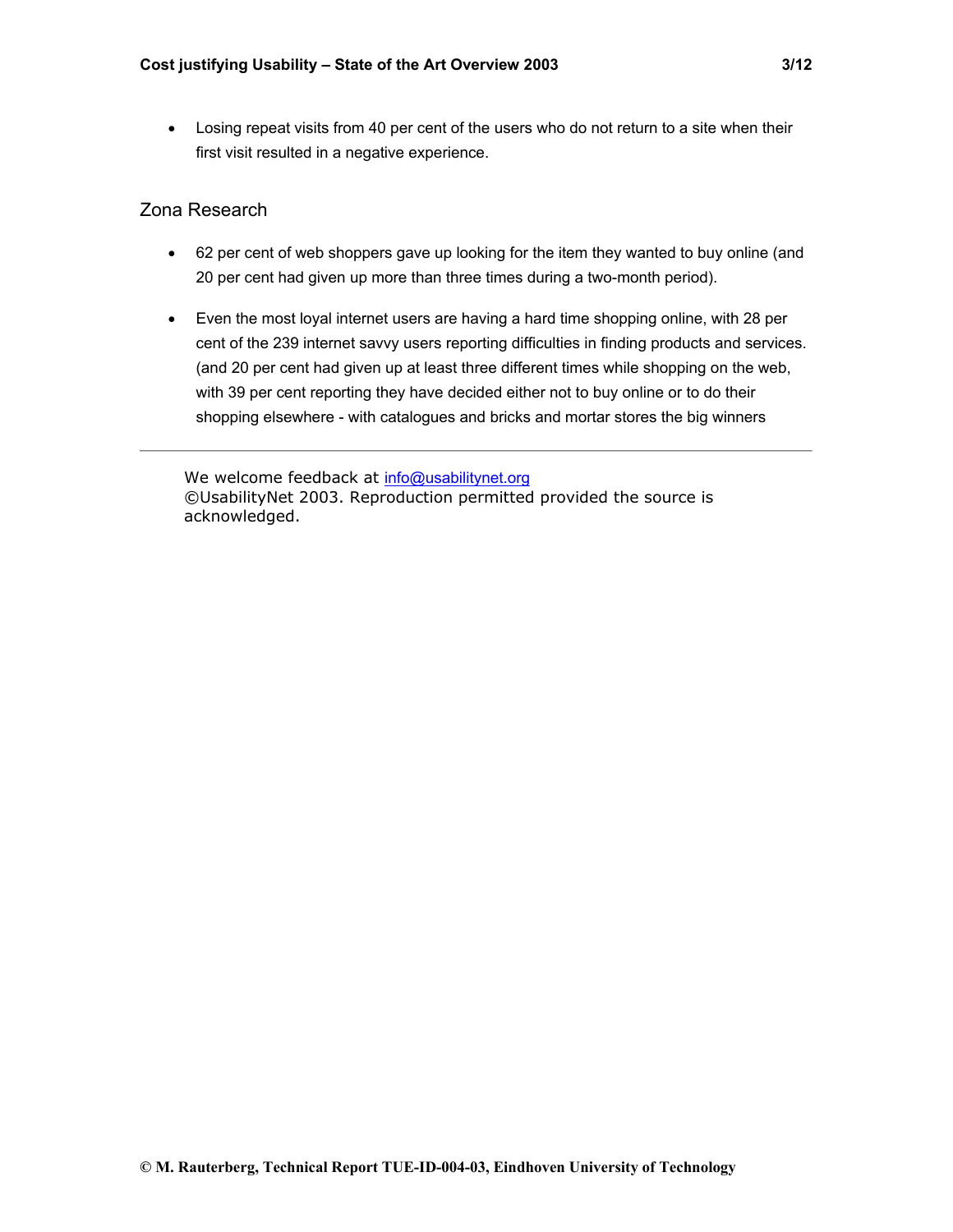taken from <http://www.hiser.com.au/world/tour/demo/demstat.doc> [April 3, 2003]

# **Top 20 Statistics for Cost-Justifying Usability (Web Design)**

2. In Jared Spool's study of 15 large commercial sites users could only find information 42 per cent of the time even though they were taken to the correct home page before they were given the test tasks.

A study from Zona Research found that 62 per cent of web shoppers have given up looking for the item they wanted to buy online (and 20 per cent had given up more than three times during a two-month period)

Forrester Research audited 20 major sites, finding 51 per cent compliance with simple web usability principles such as "is the site organized by user goals?" and "does a search list retrievals in order of relevance?" (in other words, the average site violated half of these simple design principles).

From Jakob Nielsen's Alertbox column (http://www.useit.com/alertbox/981018.html

3. 42 per cent of sites either didn't have an e-mail response system, or took longer than 5 days to respond .

www.jup.com/

4. Estimates of cost of bad web design:

Loss of approximately 50 per cent of the potential sales from the site as people can't find stuff.

Losing repeat visits form 40 per cent of the users who do not return to a site when their first visit resulted in a negative experience.

Forrester estimates, reported in Jakob Nielsen's Alertbox for October 18, 1998

5. A new study by internet research firm Zona Research Inc. found that even the most loyal internet users are having a hard time shopping online, with 28 per cent of the 239 internet savvy users reporting difficulties in finding products and services. Zona also found that 20 per cent said they had given up at least three different times while shopping on the web, with 39 per cent reporting they have decided either not to buy online or to do their shopping elsewhere – with catalogs and brick and mortar stores the big winners.

Consumers Take Bad Shopping Trips, Connie Guglielmo, October 12, 1998

9. Web users generally prefer writing that is concise, easy to scan, and objective (rather than promotional) in style, research has shown. We incorporated these and other attributes into a redesign of web content. Doing so required trade-offs and some hard decisions, but the results were positive. The rewritten website scored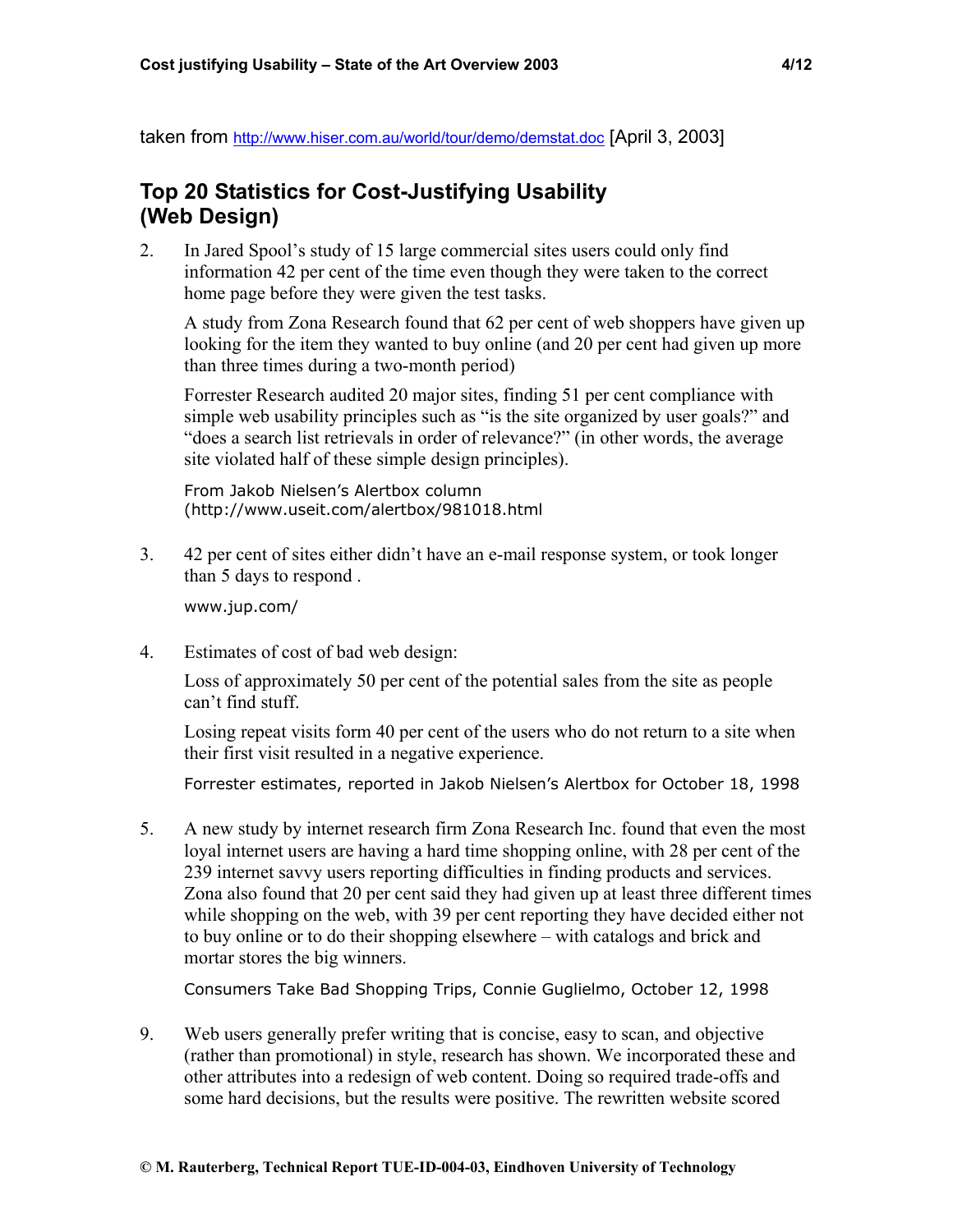159 per cent higher than the original in measured usability. Compared with original-site users, users of the rewritten site reported higher subjective satisfaction and performed better in terms of task time, task errors, and memory.

Applying Writing Guidelines to Web Pages - by John Morkes and Jakob Nielsen (January 6, 1998)

- 11. New York, August 18 Although the absolute number of online bankers grew 100,000 to a total of 6.3 million in the past 12 months, 3.1 million U.S. adults have discontinued their use of online banking according to Cybercitizen Finance from Cyber Dialogue. The study also found that only 35 per cent of online bankers that discontinued their service were inclined to try it again.
- 12. Although Cybercitizens begin banking online to save time, more than 50 per cent have discontinued use because they find the service too complicated or were dissatisfied with the level of customer service," said Michael Weiksner, Manager of Finance Strategies at Cyber Dialogue.

http://www.cyberdialogue.com/press/releases/index.html

13. Over the last year online banking has attracted 6.3 million users, but a massive 3.1 million of those have closed their accounts already due to poor website design and inefficient service.

Internet Money Issue 4, 1998

15. Half the time we couldn't find enough information to make a purchase decision. For example, a service company claimed to be affordable but did not provide prices. We didn't know whether to believe the company and couldn't compare it with others. The result? Frustrated customers move on.

Forrester – Interactive Technology Strategies, Volume Three, Number Seven. September 1998 – "Why Most Web Sites Fail", Manning, McCarthy, Souza

18. Most sites will waste between \$1.5M and \$2.1M on redesigns next year (1999). Why? Designers are engaged in an endless cycle of overhauls that don't fix their problems. Their goals of achieving fast performance and consistent look and feel are directionally correct but miss out on at least 20 other more specific usability objectives. And since ease of use is not measured, flaws go undetected.

Forrester – Interactive Technology Strategies, Volume Three, Number Seven. September 1998 – "Why Most Web Sites Fail", Manning, McCarthy, Souza

20. By 2001, application development organizations that do not include specialists in graphic design, ergonomics and public communications on their web development teams will produce web applications whose poor quality will damage their enterprise web strategies.

Gartner Group Strategic Planning Assumption—1998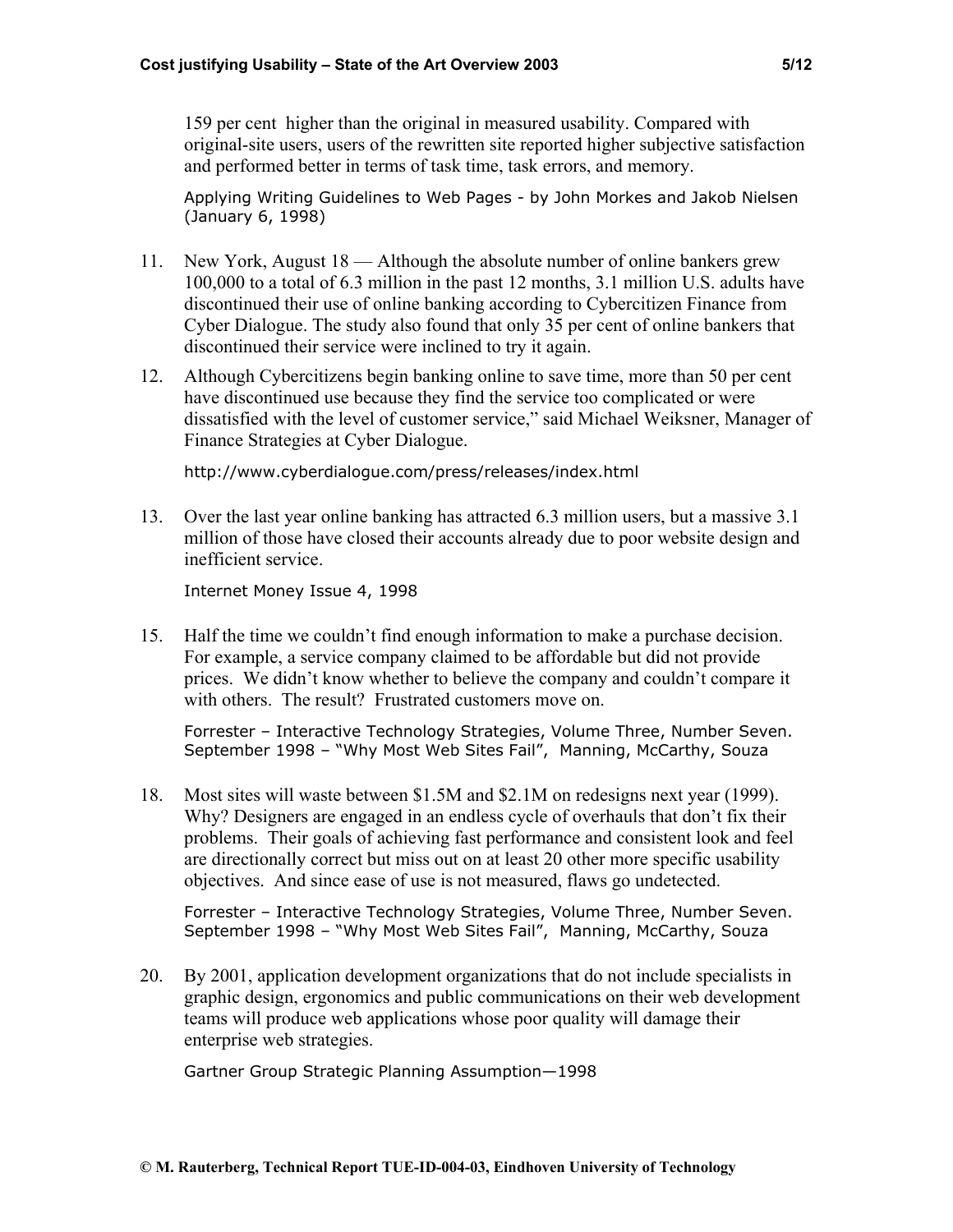6. On IBM's website, the most popular feature was the search function, because the site was difficult to navigate. The second most popular feature was the "help" button, because the search technology was so ineffective. IBM's solution was a 10 week effort to redesign the site, which involved more than 100 employees at a cost estimated "in the millions." The result: In the first week after the redesign, use of the "help" button decreased 84 per cent, while sales increased 400 per cent.

30th August, 1999 "Good Web Site Design Can Lead to Healthy Sales" By Bob Tedeschi </library/tech/reference/tedeschibio.html>

7. "Internet start-ups typically spend 300 times as much money on advertising as they spend on usability. As a result, many of these new sites will fail to keep their users and will not grow into long-term successes. VCs should question the budget allocation of their portfolio companies and refuse to waste money on sites that don't have a thorough usability process in place."

Jakob Nielsen, Alertbox Nov 28, 1999 <http://www.useit.com/alertbox/991128.html>

8. On a corporate intranet, poor usability means poor employee productivity; usability guru Jakob Nielsen estimates that any investment in making an intranet easier to use can pay off by a factor of 10 or more, especially at large companies.

CIO WebBusiness Magazine, 1 April 1999 www.cio.com/archive/webbusiness/040199\_use.html

10. Poor customer experiences will have a devastating effect on holiday revenues, even with the most conservative estimates. Given an estimated \$9.5 billion in holiday spending despite a 39 per cent failure rate, the industry stands to lose over \$6 billion.

"Creative Good, Inc Holiday '99 E-Commerce – Bridging the \$6 Billion Customer Experience Gap", Hurst

14. Without a doubt , as web markets become increasingly competitive, website ease of use will become a way to stand out from the crowd.

Mazed and Confused, Web Business Magazine April 1, 1999 From a 1998 Forrester study of 25 sites:

16. Usability metric from real life: across six corporate websites, the **measured success rate was only 26 per cent** when prospective job applicants were asked to find a job opening that was suitable for them and apply for it on the site.

Jakob Nielsen, http://www.useit.com/hotlist/spotlight.html, August 24, 1999

17. While internet sales continue to soar, recent surveys from companies that advise ecommerce merchants put the number of "abandoned shopping carts" at between 27 per cent and 66 per cent.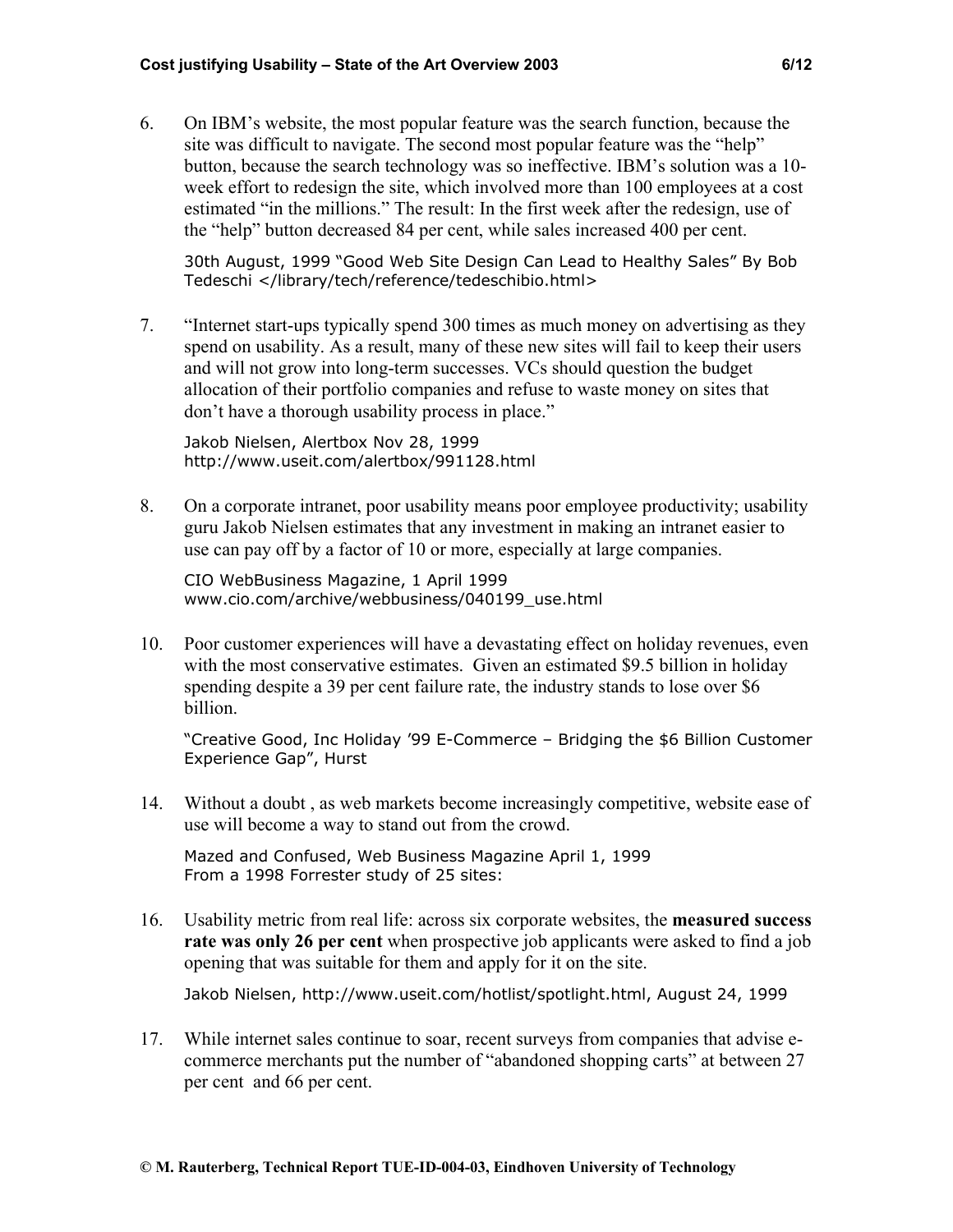JS Online: Many Internet shoppers abandon order at register, August 24 1999

19. A report by Creative Good showed that 39 per cent of test shoppers failed in their buying attempts because sites were too difficult to navigate. Additionally, 56 per cent of search attempts failed.

To hammer home its point, Creative Good offered the striking revelation that a dollar spent on advertising during the 1998 holiday season produced \$5 in total revenue, while a **dollar spent on customer experience improvements yielded more than \$60**.

Creative Good Report, Oct 1999. www.ecommercetimes.com/news/articles/991008-2.shtml

1. "It's quite normal for e-commerce sites to increase sales by 100% or more as a result of usability, but configurator-driven sites can probably increase sales by at least 500% by emphasizing usability. More important, they can probably avoid 9 of 10 returns by eliminating most mis-designed items ( a 1000% improvement of the error rate metric)

[www.useit.com/alertbox/20000611.html](http://www.useit.com/alertbox/20000611.html) June 2000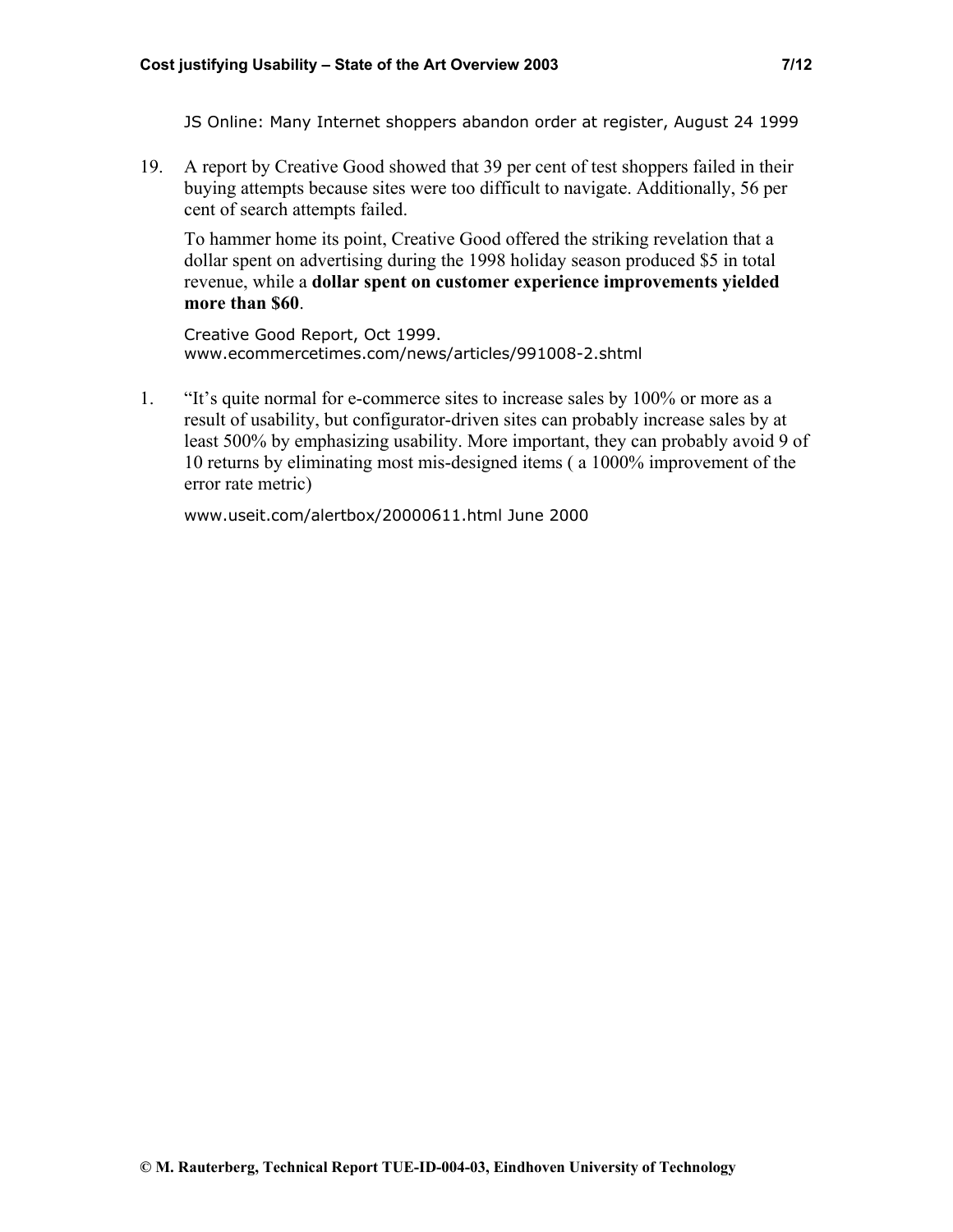# **Top 15 Statistics for Cost-Justifying Usability (Systems Development)**

1. It is about 40–100 times more expensive to fix problems in the maintenance phase of a program than in the design phase.

Boehm, B W (1981) Software Engineering Economics. New Jersey: Prentice-Hall Inc.

- 2. Around 63 per cent of software projects exceed their cost estimates. The top four reasons for this are:
	- frequent requests for changes from users
	- overlooked tasks
	- users' lack of understanding of their own requirements
	- insufficient user-analyst communication and understanding

Lederer, A L & Prasad, J (1992) Nine Management Guidelines for Better Cost Estimating. Communications of the ACM, 35 (2), pp 51–59.

3. Rauterberg and Strohm (1992) could find that only 33% of the maintenance effort is spent for debugging, and 67% of the maintenance effort therefore is needed for changing the systems (e.g. changed requirements caused by users). The cumulated effort for the early stages "problem analysis", "concept" and "specification" correlates significantly negative  $(r=-0.32, p<0.05, N=55)$  with the effort for maintenance. This means, that adequate effort in the early development stages reduces the often cost- and time intensive repair and correction tasks in the maintenance phase.

Rauterberg, M. & Strohm, O. (1992). [Work Organization and Software Development](http://www.ipo.tue.nl/homepages/mrauterb/publications/IFAC94paper.pdf). *Annual Review of Automatic Programming,* vol. 16(2), pp. 121-128.

4. If it costs \$10 to make a program chance during development, it will probably cost \$400 to do it after the system is in the field.

Pressman, R S (1992) Software Engineering: A Practitioner's Approach. New York: McGraw-Hill

5. The "hold a joint application development and prototype approach" with an iterative development methodology will increase productivity by 25 per cent and increase quality by 30 per cent.

Gartner Group (1992) Selecting and Implementing a Systems Development Methodology. Report published on 16 July 1992. Stamford, Connecticut

6. The "hold a joint application development and prototype approach" with a rigorous requirements analysis and design process will result in an overall improvement in user satisfaction by 40 per cent.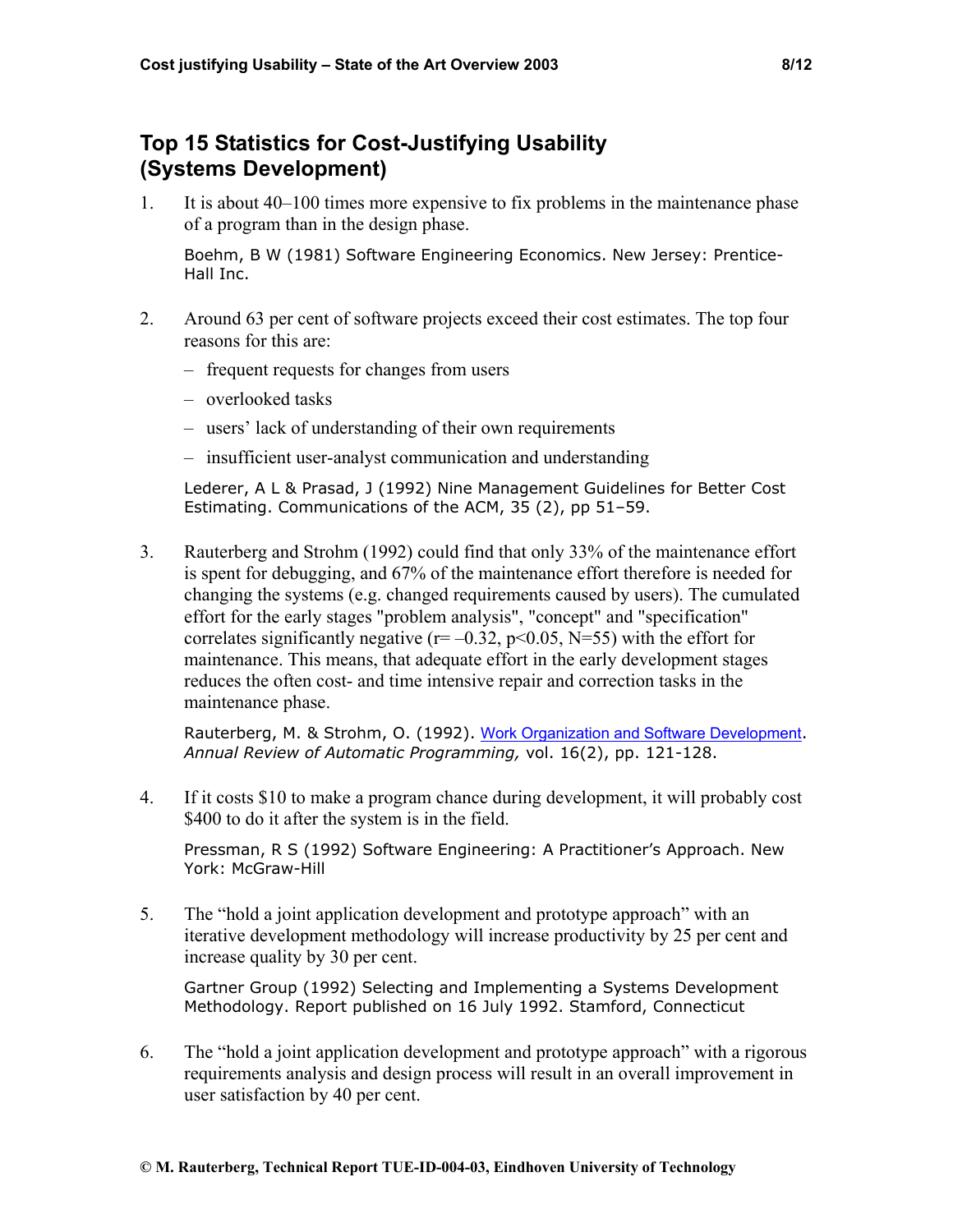Gartner Group (1992) Selecting and Implementing a Systems Development Methodology. Report published on 16 July 1992. Stamford, Connecticut

7. Eighty percent of software lifecycle costs occur after the product is released, in the maintenance phase. Of that work, 80 per cent is due to unmet or unseen user requirements, only 20 per cent of this is due to bugs or reliability problems.

Karat, C (1993) Usability Engineering in Dollars and Cents. IEEE Software, May issue pp 89.

8. Systems designed with usability engineering have typically reduced the time needed for training by around 25 per cent.

Landauer, T K (1995) The Trouble with Computers. Cambridge, Mass: MIT Press, p 227.

9. User-centered design typically cuts errors in user-system interaction from five per cent down to one per cent.

Landauer, T K (1995) The Trouble with Computers. Cambridge, Mass: MIT Press, p 227.

10. Without user-centered design, a user interface typically has around 40 flaws that can slow users and lead to errors.

Landauer, T K (1995) The Trouble with Computers. Cambridge, Mass: MIT Press, p 223.

11. Revenues for one DEC (Digital Equipment Corporation) product that was developed using user-centered design techniques increased 80 per cent for the new version of the software, and usability was cited by customers as the second most significant improvement.

Wixon, D & Jones, S (1995) Usability for Fun and Profit: A Case Study of the Design of DEC Rally Version 2. In Rudisill, M et al., Human-Computer Interface Design: Success Stories, Emerging Methods and Real-World Context. San Francisco, CA: Morgan Kaufmann, pp3–35.

12. Norwich Union, an insurance company in Australia, found that calls to its help desk reduced dramatically by two thirds after one of its core applications was improved using user-centered design techniques.

Norwich Rethinks Customer Service (1995). Computer World, 24 November

13. A study into the cost of end-user computing across 18 major companies in Australia found that the average cost of supporting a single workstation is \$10,000 (Australian dollars), of which at least 50 per cent is the cost of 'hidden' support (that is, productivity lost through users stopping work to help each other with computer problems). This study also found that the single most important factor affecting the cost of hidden support is the quality of the user interface.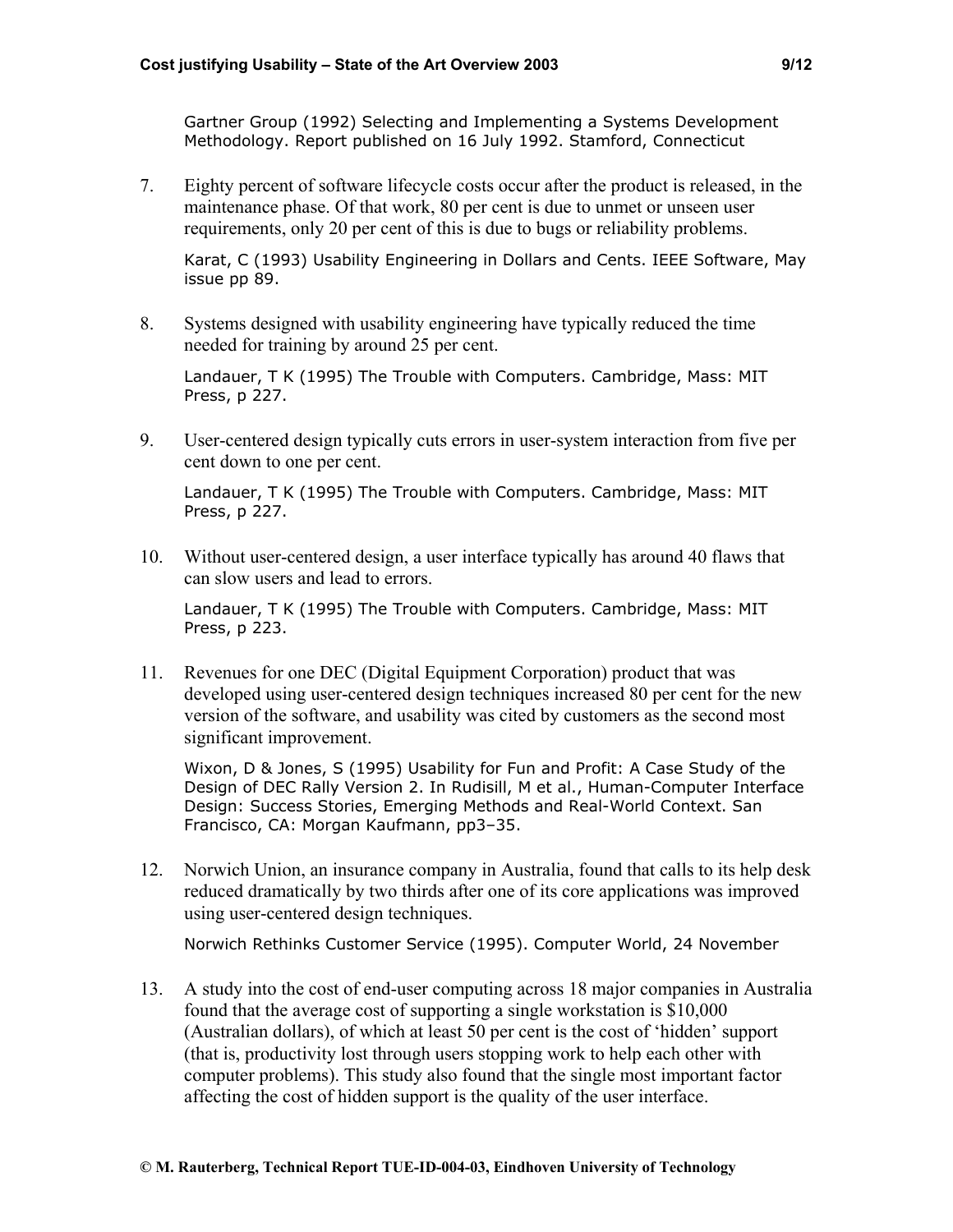Ko, C & Hurley, M (1995) Managing End-user Computing. In Information Management and Computer Security 3 (3), pp 3–5.

14. Vinter et al. (1996) found that 60% of software defects arise from usability errors, while only 15% of software defects are related to functionality.

Vinter, O., Poulsen, P., and Lauesen, S. (1996). Experience Driven Software Process Improvement. ISCN Newsletter. [Retrieved from Internet on April-3, 2003: http://www.iscn.ie/news/sp96/o.vinter.html]

15. Research by the Gartner Group in Stamford, Conn., reveals that in corporate practice, the average annual bill for supporting a single PC is \$13,000. Most of this cost is attributable to the amount of time that employees spend 'futzing' with their computers.

Cited in Gibbs, W W (1997) Taking Computers To Task. Scientific American, July 1997 issue

16. After the New York Stock Exchange upgraded its core trading systems using usercentered design techniques, productivity rose dramatically and users' error rates fell by a factor of 10 even though workloads more than doubled.

Cited in Gibbs, W W (1997) Taking Computers To Task. Scientific American, July 1997 issue

- 17. In a study of around 8,000 software development projects conducted by over 300 American companies, the Standish Group found that only 16 per cent of projects were successful (completed on time and on budget, with all features and functions as initially specified). The three main reasons for project failure were:
	- Lack of user input
	- Incomplete requirements and specifications
	- Changing requirements and specifications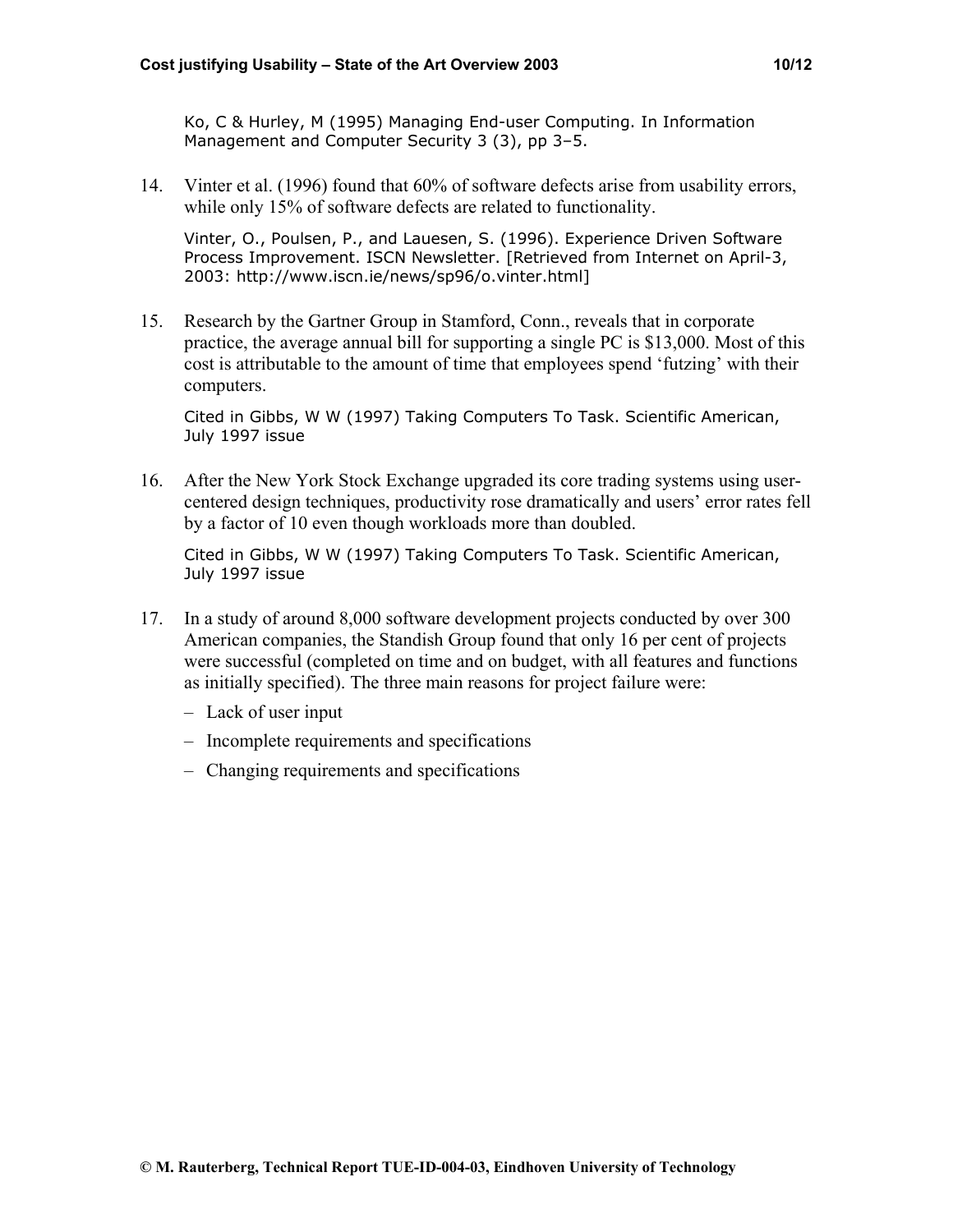Taken from <http://www.rashmisinha.com/useroi.html> [April 3, 2003]

## **Return of Investment (ROI) of Usability: A Collection of Links**

It is hard to directly estimate the economic impact of usability. However, it is very important to do so, both at the macro and the micro level.

Products with bad usability can have impact in terms of wasted time, errors, unfinished tasks, frustration, and even medical problems such as RSI.

A concrete calculation of usability impact is difficult to calculate, yet it is very often needed by usability advocates within companies, independent consultants etc.

Below, a collection of links to articles and cost-benefit calculators for estimating the economic impact of usability is provided:



| #              | Links                                                                                                                 | From                                                    | Description                                                                                   | Date (if<br>applicable) |
|----------------|-----------------------------------------------------------------------------------------------------------------------|---------------------------------------------------------|-----------------------------------------------------------------------------------------------|-------------------------|
| $\overline{1}$ | A Business case for Usability,<br>by John Rhodes                                                                      | WebWord.com                                             |                                                                                               | Oct 2001                |
| $\overline{2}$ | <b>ROI</b> metrics                                                                                                    | CIO Insight.com                                         |                                                                                               | May 2001                |
| $\overline{3}$ | <b>Mazed and Confused</b>                                                                                             | CIO.com                                                 |                                                                                               | April 1999              |
| $\overline{4}$ | YOu think Tomaytoes, I think<br><b>Tomahtoes</b>                                                                      | CIO.com                                                 | A case study of Nortel's<br>redesign of intranet                                              | April 1999              |
| 5              | <b>Usability Is Good Business</b><br>(pdf) (cached copy from<br>Googe)                                                | Compuware.com                                           | Comprehensive article of why<br>usability makes sense                                         | Dec 2001                |
| 6              | Designing for the Bottom<br>Line                                                                                      | WebTechniques.com                                       | Discussion of ROI on the Web                                                                  |                         |
| $\overline{7}$ | IBM's redesign results in a<br>kinder, simpler Web site                                                               | InfoWorld.com                                           |                                                                                               | Apr 1999                |
| 8              | <b>Site Usability Must Enter ROI</b><br><b>Calculus</b>                                                               | Internet Week                                           |                                                                                               | Mar 2001                |
| 9              | <b>Adding Value with Taxonomy</b><br>(needs \$\$ / membership)                                                        | Montaue Institute<br>Review                             | Discussion of ROI on taxonomy<br>related expenditures                                         | Sep 2000                |
| 10             | <b>ROI calculator: Website</b><br><b>Conversion Rate Tool</b><br>ROI Calculator: Productivity<br><b>Analysis Tool</b> | Weinschenk<br>Consulting                                |                                                                                               | Dec 2000                |
| 11             | The Usability Business:<br>Making the Web Work                                                                        | Book by Joanna<br>Bawa, Pat Dorazio &<br>Lesley Trenner | Case studies and papers about<br>selling and managing<br>IA/usability within<br>organizations | Dec 2001                |
| 12             | <b>Usability and Cost-cutting</b>                                                                                     | Frontend.com                                            | Argues that a focus on                                                                        | <b>Nov 2001</b>         |